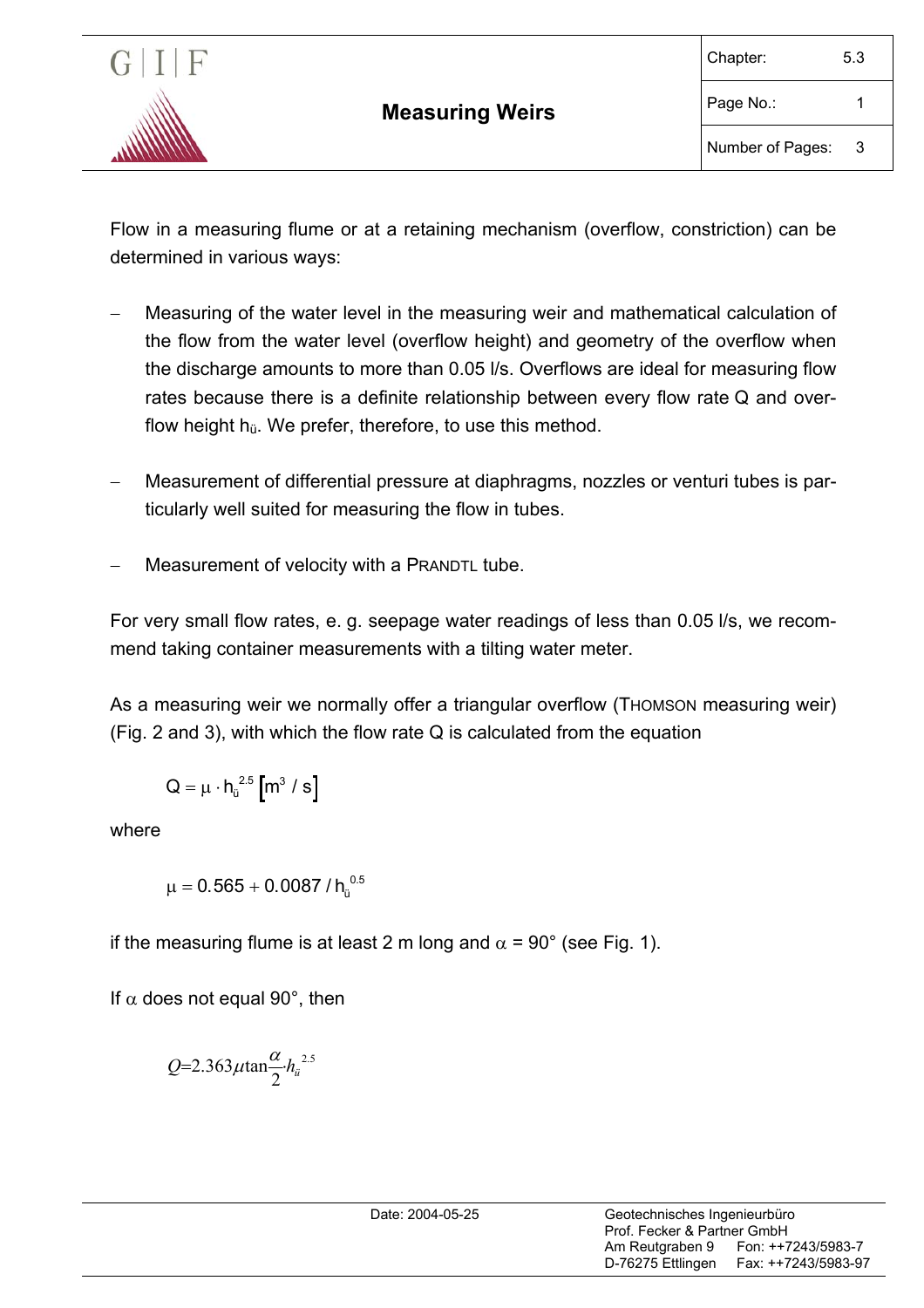

## Fig. 1 Geometry of the triangular measuring weir according to STRICKLAND

For very high flow rates we offer rectangular measuring weirs in accordance with REHBOCK, with which the flow rate Q is calculated from the formula

$$
Q=\frac{2}{3}\mu\cdot b\cdot h_{ii}\cdot\sqrt{2g\cdot h_{ii}}
$$

with the overflow coefficient

$$
\mu = 0.6035 + 0.0813 \frac{h_{ii}}{w}
$$

For automatic reading of the water level  $h_{ij}$  in the measuring weir you can use either a mechanical level logger with float (Fig. 2), or two electric differential pressure sensors (two for redundancy reasons) are fitted to a pressure borehole on the bottom of the basin (this will also permit continuous logging of the height of the water level in the basin).

| Date: 2004-05-25 | Geotechnisches Ingenieurbüro<br>Prof. Fecker & Partner GmbH |                                           |
|------------------|-------------------------------------------------------------|-------------------------------------------|
|                  | Am Reutgraben 9<br>D-76275 Ettlingen                        | Fon: ++7243/5983-7<br>Fax: ++7243/5983-97 |